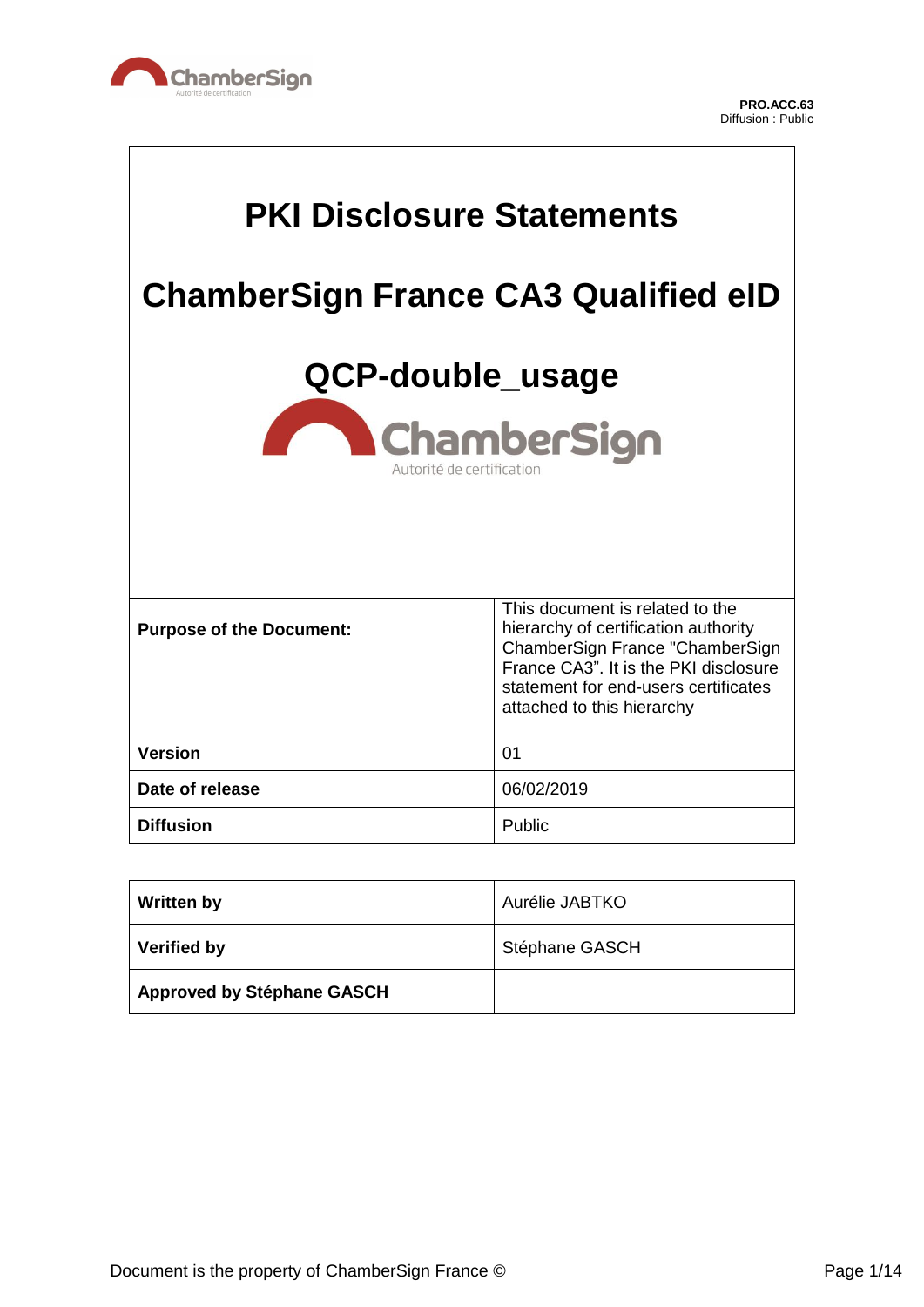

| <b>Record of versions</b> |                          |  |
|---------------------------|--------------------------|--|
| Version                   | Nature of the evolutions |  |
| 01                        | Creation                 |  |
|                           |                          |  |
|                           |                          |  |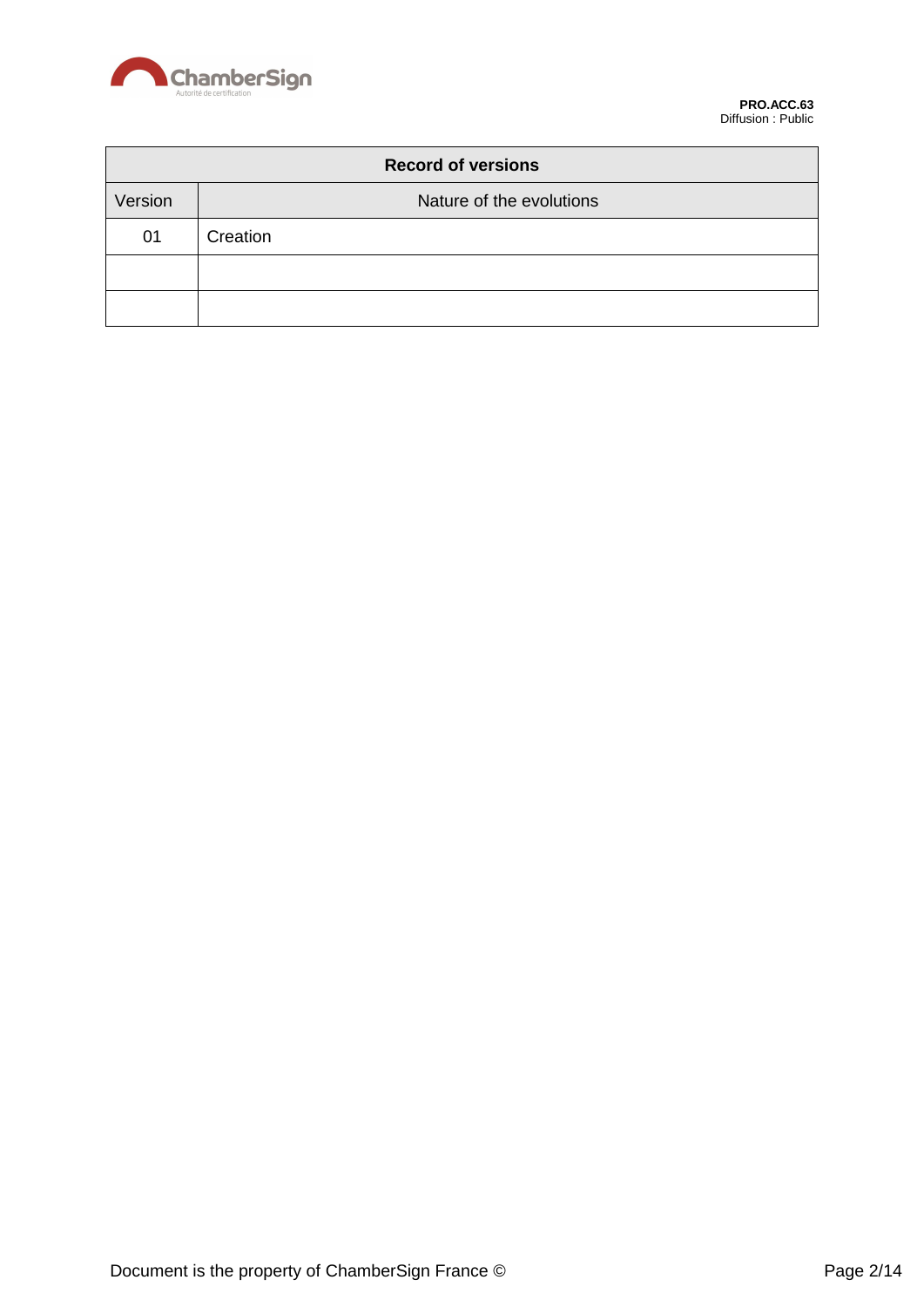

#### **Warning**

This document is protected by the French Code of Intellectual Property of 1<sup>st</sup> July 1992, including those relating to literary and artistic property and copyrights, as well as all applicable international conventions. These rights are the exclusive property of **ChamberSign France**. The reproduction, representation (including the publication and distribution), in whole or in part, by any means (including electronic, mechanical, optical, photocopying, computer), not previously authorized in writing by **ChamberSign France** or assigns, is strictly prohibited.

Rightly, according to the article L.122-4 of the Intellectual Property Code "Any representation or reproduction in whole or in part without the consent of the author or his successors in title or in title is unlawful".

Exceptionally, the Code of the Intellectual Property authorizes, according to the article L.122- 5 of the Code, on the one hand, that Copies or reproductions strictly reserved for the private use of the copier and not intended for collective use"; on the other hand, that analyzes and short quotes for the purpose of example and illustration.

This representation or reproduction, by any means whatsoever, constitutes an infringement punishable by articles L. including 335-2 of the Intellectual Property Code.

This document, property of **ChamberSign France**, may be granted by licensing all private or public entities who wish to use as part of their certification services.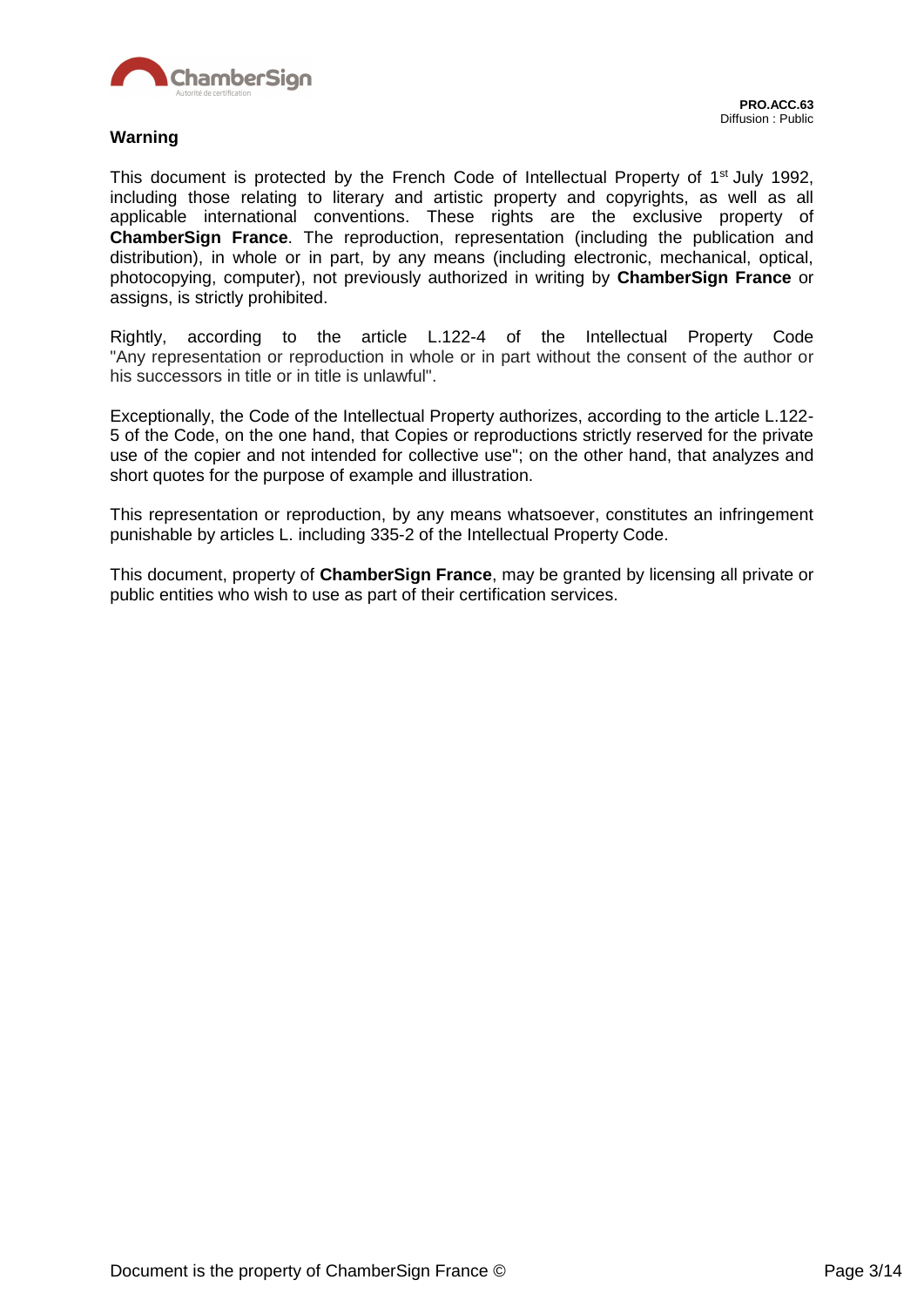

| <b>Statement types</b>                                | <b>Statement descriptions</b>                                                                                                                                                                                                                                                                                                                                                                                                                                                                                                                                                                                                                   |
|-------------------------------------------------------|-------------------------------------------------------------------------------------------------------------------------------------------------------------------------------------------------------------------------------------------------------------------------------------------------------------------------------------------------------------------------------------------------------------------------------------------------------------------------------------------------------------------------------------------------------------------------------------------------------------------------------------------------|
| TSP contact info:                                     | Any questions or comments about these CPS can be sent by email to the following address:<br>qualite@chambersign.fr                                                                                                                                                                                                                                                                                                                                                                                                                                                                                                                              |
| Certificate type, validation<br>procedures and usage: | Each subject may freely choose cryptographic media. However, this media must help to ensure exclusive control<br>by the subject on its key pair and on the implementation of the corresponding certificate. The subject contractually<br>commits to ChamberSign France on compliance. Keys pairs of the subjects are not subject to any sequestration<br>or backup. Cryptographic media containing the keys pairs's subjects must ensure the function of authentication or<br>signature for the legitimate subject only and protect the key pair against unauthorized use by third parties.                                                     |
|                                                       | Usages are:<br>- electronic signature data by the subject of the certificate (to sign). Such electronic signature brings, besides the<br>authenticity and integrity of data and signed, the manifestation of consent of the signatory for the content of these<br>data.                                                                                                                                                                                                                                                                                                                                                                         |
|                                                       | - authentication of subjects from remote servers or to other people. It may be authentication through access<br>control to a server or application, or origin authentication data within email. Authentication is not a signature on a<br>legal sense because it does not mean that the subject gives his consent to the data exchanged (the non-<br>repudiation guarantee is not available).                                                                                                                                                                                                                                                   |
|                                                       | For information, the use of a dual-use certificate may introduce a potential security risk. This vulnerability depends<br>particularly on the environment implemented by the certificate subject. If the subject's environment is under<br>control and is trusted, then there is no specific security impacts to consider.                                                                                                                                                                                                                                                                                                                      |
|                                                       | However, if the environment used is not deemed safe, it is the subject to ensure that the operation he is doing is<br>an authentication operation or a signature operation. The subject must be aware that it is possible to use the<br>certificate to conduct a signature instead of authentication and vice versa. If the subject of the environment is not<br>deemed safe, it is recommended that it ensures both that the key pair is used only for dual-use certificate which<br>was issued to him and secondly that the application implementing the authentication mechanisms or signature<br>uses the fair practice of the certificate. |
|                                                       | Moreover, ChamberSign France may be forced to issue test certificates. These test certificates are identified as<br>such in their DN by the explicit mention TEST. They are covered by any warranty by ChamberSign France and<br>they must never be used for purposes other than for testing purposes. In the late stages of testing, these<br>certificates are revoked.                                                                                                                                                                                                                                                                        |
|                                                       | Certificates issued in accordance to these Terms of service contain the following OID: 1.2.250.1.96.1.8.2.6                                                                                                                                                                                                                                                                                                                                                                                                                                                                                                                                     |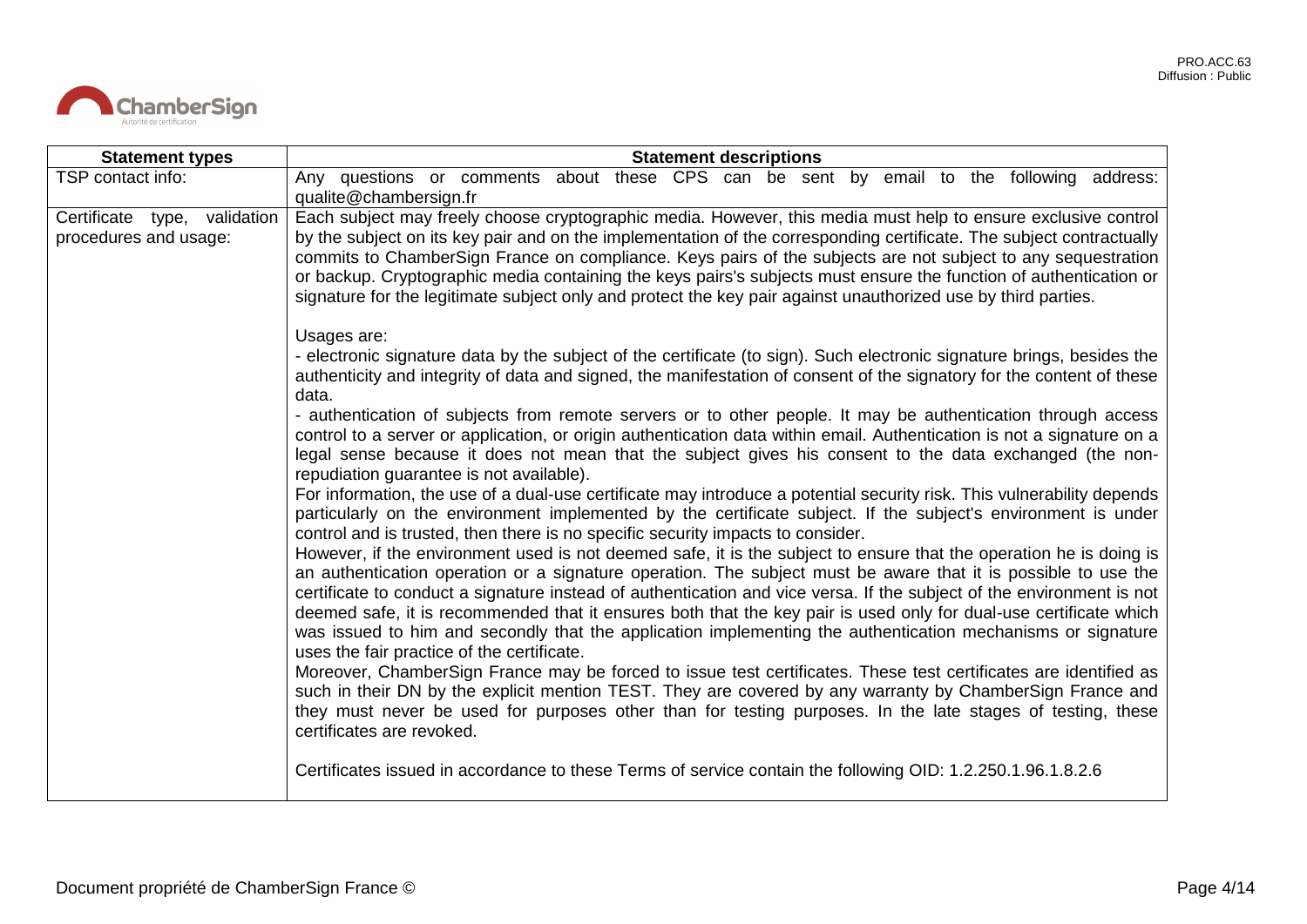

| The certificates identify the following information for natural persons:<br>field Description                                                                                    |
|----------------------------------------------------------------------------------------------------------------------------------------------------------------------------------|
| DN encoded in UTF8String                                                                                                                                                         |
| countryName ISO code on 2 letters (see ISO3166-1) of the country of the competent authority with which the<br>entity is officially registered (commercial court, ministry, etc.) |
| organizationName official name of the entity (corporate name of the registered office)                                                                                           |
| organizationalUnitName national identifier of the structure among:                                                                                                               |
| • For entities based in mainland France and overseas territories: 0002 << N ° SIRET on 14 characters >>                                                                          |
| • For entities based in New Caledonia: $S540 << N$ ° RIDET on 9 characters maximum >>                                                                                            |
| . For other entities based in a country of the European Community: S << 3-digit country ISO3166-1 code >> <<                                                                     |
| 14-digit EU VAT number >>                                                                                                                                                        |
| The field can be iterated 3 times                                                                                                                                                |
| organizationIdentifier The official registration number of the service provider in accordance with [EN_319_412-1]                                                                |
| clause 5.1.4. In France, this registration number may also consist of the prefix "SI: FR-" followed by the number                                                                |
| <b>SIREN or SIRET</b>                                                                                                                                                            |
| Identifier of the entity with which the subject is linked                                                                                                                        |
| VAT <country code=""> - <intracommunity number="" vat=""></intracommunity></country>                                                                                             |
| • NTR <country code=""> - <siren number=""></siren></country>                                                                                                                    |
| locality city where the subject's establishment is located                                                                                                                       |
| surName Name of the subject                                                                                                                                                      |
| givenName Firstname1 (, firstname2, firstname3 )                                                                                                                                 |
| The different names are mentioned in the order indicated on the identity document presented at the time of                                                                       |
| registration and the copy of which is kept in the registration file.                                                                                                             |
| commonName Firstname1 (, Firstname2, Firstname3, ) NAME                                                                                                                          |
| The different names are mentioned in the order indicated on the identity document presented at the time of                                                                       |
| registration and the copy of which is kept in the registration file.                                                                                                             |
| title if applicable, function of the subject within its structure                                                                                                                |
| serialNumber 4-digit sequential number to process homonymy cases                                                                                                                 |
| By default, the value of this attribute is "0001". If a subject with all other attributes of the DN are identical                                                                |
| (countryName, organizationName, organizationIdentifier, organizationalUnitName, and commonName) has                                                                              |
| already been registered, the value of the serialNumber attribute for the new subject changes to "0002" and so on.                                                                |
|                                                                                                                                                                                  |
| Certificate request files, containing the key pair to be certified, are sealed using the corresponding key pair.                                                                 |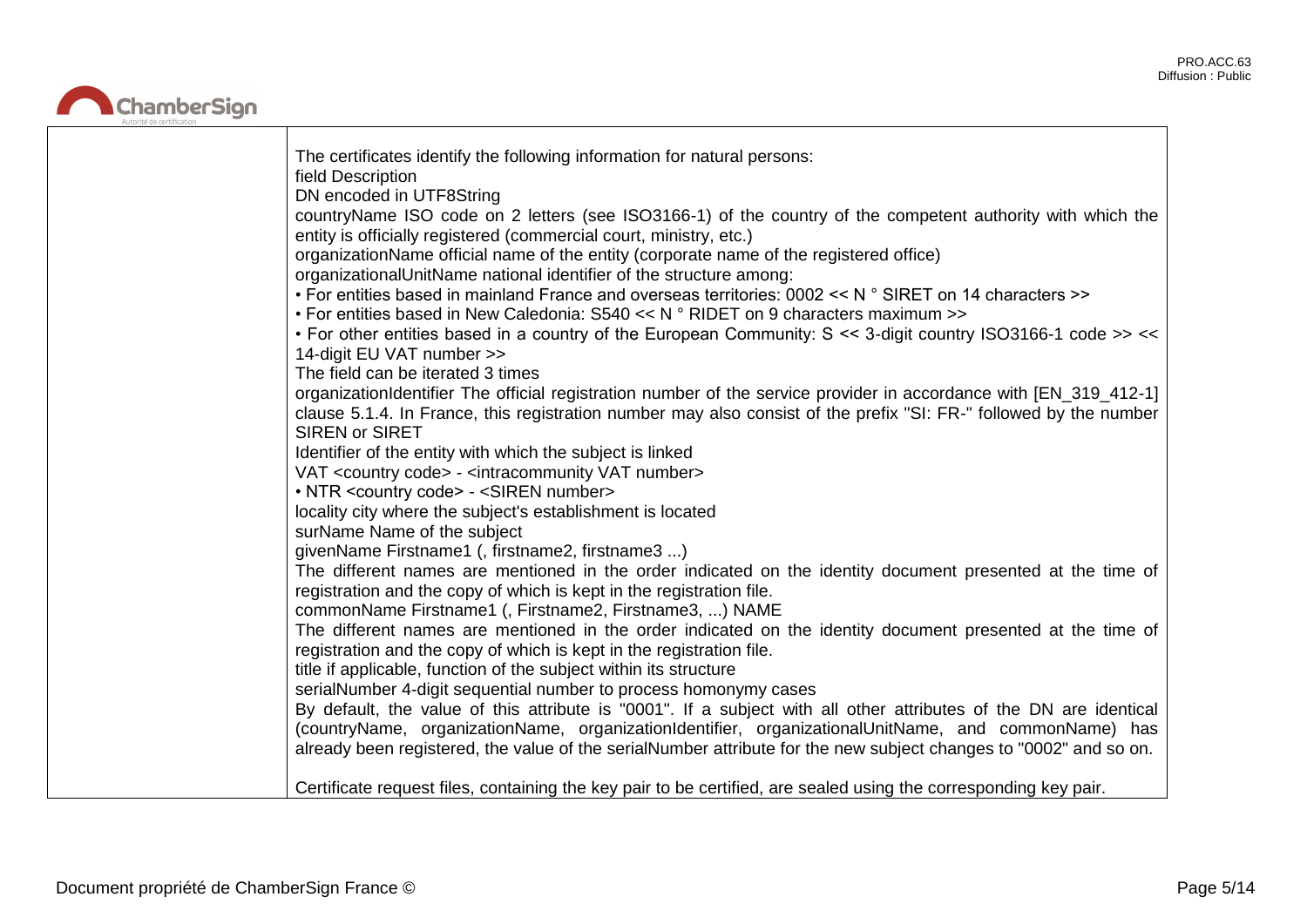

| Information regarding the structure on which the subject is attached are subject to verification upon registration<br>(existence, validity, ).                                                                                                                                                                                                                                                                                                                                                                                              |
|---------------------------------------------------------------------------------------------------------------------------------------------------------------------------------------------------------------------------------------------------------------------------------------------------------------------------------------------------------------------------------------------------------------------------------------------------------------------------------------------------------------------------------------------|
| The identity of the subject or person in charge of certicate is verified through verification of official identity<br>documents during a face-to-face.                                                                                                                                                                                                                                                                                                                                                                                      |
| Following validation of the certificate request file by the registration function, the process consists to give to the<br>subject or the person in charge of the certificate the pulic key signed by the CA: generation of the key pair, under<br>control of the subject or the person in charge of the certificate, into a cryptographic media (software or hardware)<br>chosen by the subject, sending the key pair to the certificate generation function, downloading the generated<br>certificate on the media.                        |
| The certificate is accepted explicitely by the subject or person in charge of certificates at the delivery time.<br>The subject or the person in charge of certificates accepted his certificate by signing with his new certificate an<br>acceptance form online.                                                                                                                                                                                                                                                                          |
| The first renewal, if authorized by the regulations at the time of expiry date of the certificate to be renewed, can<br>be performed online if it takes place before the expiry date of the corresponding certificate. The subject or the<br>person in charge of certificates confirms that information related to certificate renewal is always accurate. The<br>next renewal is carried out following the initial registration procedure. The renewal after revocation is carried out<br>according to the initial registration procedure. |
| The main cause for the issuance of a new certificate and the corresponding key pair is the end of validity of the<br>certificate. The validity period of certificates provided by ChamberSign France is three (3) years. The key pairs<br>must be effectively periodically renewed to minimize the risk of cryptographic attack.                                                                                                                                                                                                            |
| A renewal can also be made in advance, following a declared event or incident by the subject or the person in<br>charge of certificates, the most frequent being the loss, theft or malfunction of cryptographic media. In this case<br>the renewal is, for the subject or the person in charge of certificates, to redo an initial application.                                                                                                                                                                                            |
| A modification of the information contained in the certificate also involves the issuance of a new certificate (with<br>renewal of the key pair).                                                                                                                                                                                                                                                                                                                                                                                           |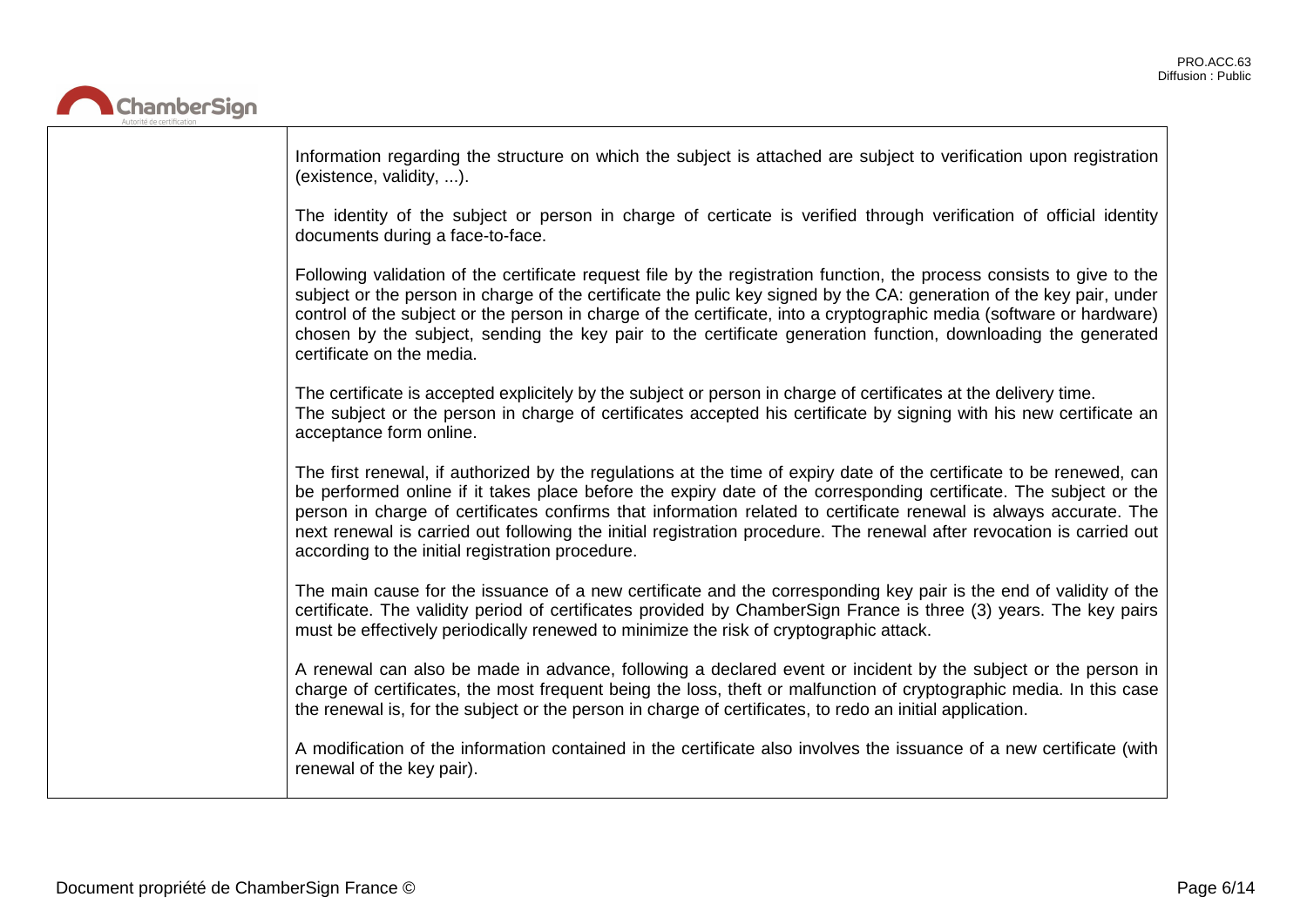

|                   | Dans tous ces cas la délivrance d'un nouveau certificat est réalisée de manière identique au processus de<br>délivrance initiale. Seule la phase d'enregistrement peut différer pour un renouvellement. Par exemple seuls<br>quelques documents peuvent ne pas être demandé (acte de nomination du RL notamment).<br>Any revocation request is subject to an applicant authentication and verification of his authority.<br>There can be no certificate suspension. Only the final certificate revocation can be performed. ChamberSign<br>France ensures the availability of the revocation status at any time and beyond the certificate validity period by<br>implementing the following measures:<br>. Publication without a time limit of revoked certificates published in the CSF;<br>• Compliance of the OCSP response, revoked in case of solicitation after the date of the end of life of the<br>certificate.       |
|-------------------|--------------------------------------------------------------------------------------------------------------------------------------------------------------------------------------------------------------------------------------------------------------------------------------------------------------------------------------------------------------------------------------------------------------------------------------------------------------------------------------------------------------------------------------------------------------------------------------------------------------------------------------------------------------------------------------------------------------------------------------------------------------------------------------------------------------------------------------------------------------------------------------------------------------------------------|
|                   | The following circumstances may cause the revocation of a certificate:<br>• the certificate key pair is lost, stolen, unusable (malfunction of support), compromised or suspected compromise<br>(request of the subject itself);<br>• information or attributes of the subject contained in the certificate is no longer valid or no more consistent with<br>the intended use of the certificate, this before the normal expiry of the certificate;<br>• cryptographic algorithms used are obsolete and are no longer considered safe;<br>• it has been shown that the subject has not respected the applicable terms of use of the certificate;<br>• the CA certificate is revoked (which results in the revocation of certificates signed by the corresponding key<br>pair);<br>• the subject no longer meets the professional requirements (cessation of activity, death).<br>The causes of revocation are never published. |
|                   | Revocation requests are processed within 24 hours after receiving the request, 7 days / 7 (weekends and<br>holidays included if the revocation is processed by the subject, the person in charge of certificates or natural<br>person mandated to represent the subject), excluding consecutive revocations to requests for modification of the<br>subject data.<br>The revocation management function is available round the clock, 7 days a week. The maximum duration of<br>downtime per interruption (failure or maintenance) of the revocation management function is 2 hours. The<br>maximum total duration of downtime per month of revocation management function is 8 hours.                                                                                                                                                                                                                                          |
| Reliance limits : | The Client agrees that ChamberSign France retains documents for proof of identification control of the subject for<br>the periods provided in the Certificate Policy and the documents relating to the conclusion of this contract.                                                                                                                                                                                                                                                                                                                                                                                                                                                                                                                                                                                                                                                                                            |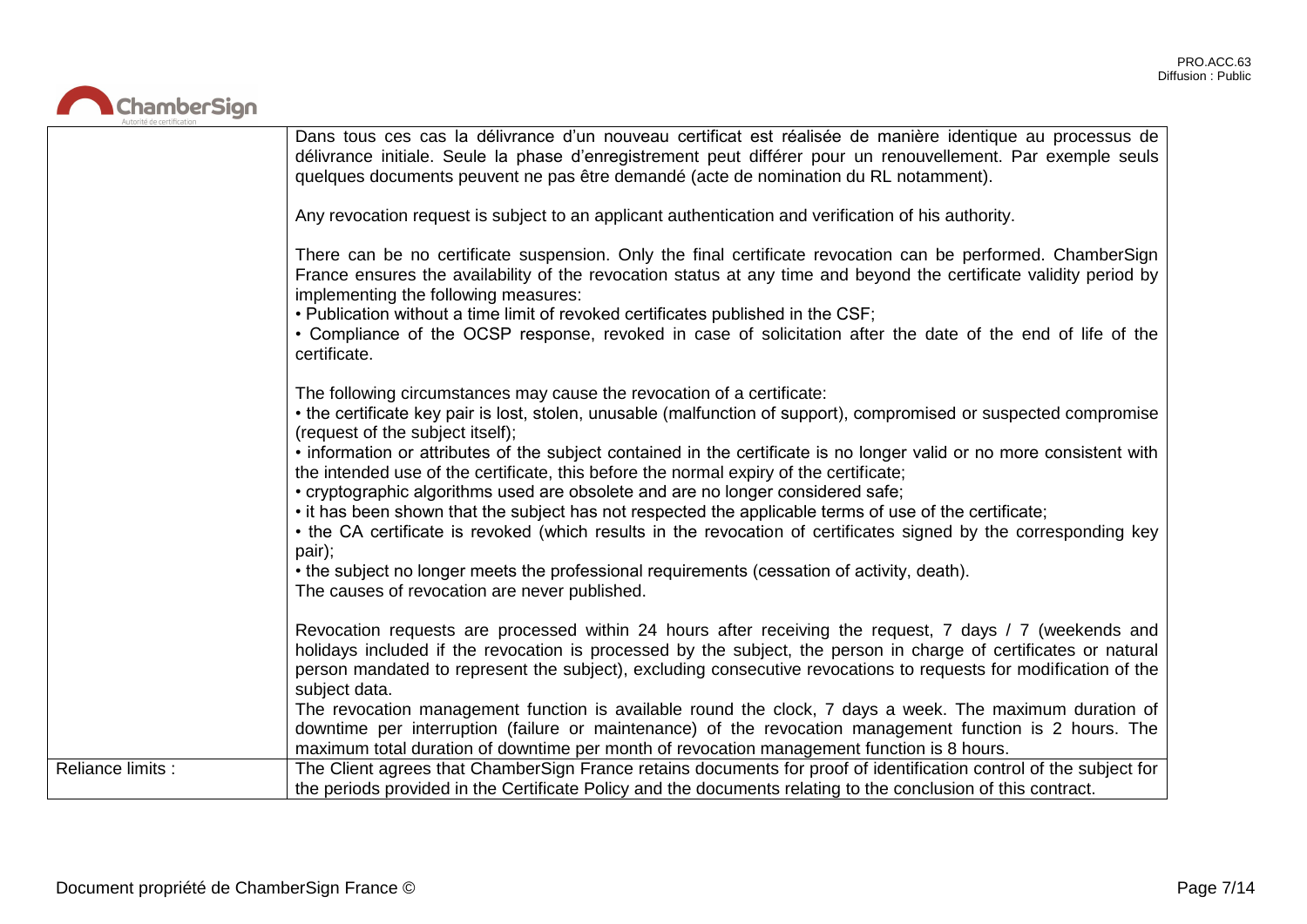

|                             | The event logs are kept on site for a period of one (1) month.                                                                                                                                                                                                                                                                                                                                                                                                                                                                                                                                                                                                                                                                                                                                                                                                                                             |
|-----------------------------|------------------------------------------------------------------------------------------------------------------------------------------------------------------------------------------------------------------------------------------------------------------------------------------------------------------------------------------------------------------------------------------------------------------------------------------------------------------------------------------------------------------------------------------------------------------------------------------------------------------------------------------------------------------------------------------------------------------------------------------------------------------------------------------------------------------------------------------------------------------------------------------------------------|
|                             | After their generation, they are archived and kept for seven (7) years.                                                                                                                                                                                                                                                                                                                                                                                                                                                                                                                                                                                                                                                                                                                                                                                                                                    |
|                             | The original registration files are archived with archivers third party for a period of eleven (11) years from the<br>issuance of the certificate.                                                                                                                                                                                                                                                                                                                                                                                                                                                                                                                                                                                                                                                                                                                                                         |
|                             | If Client's request to obtain a copy of the registration dossier, the Client will be charged the corresponding cost.<br>Certificates and CRLs are archived for a period of seven (7) years after their expiry.                                                                                                                                                                                                                                                                                                                                                                                                                                                                                                                                                                                                                                                                                             |
|                             | If the Client wishes that the registration files, the Certificates or the CRLs are kept for a longer period of archiving,<br>he will have to make the necessary ones and to take the cost himself at his charge.                                                                                                                                                                                                                                                                                                                                                                                                                                                                                                                                                                                                                                                                                           |
| Obligations of subscribers: | The Client and its Legal Representative undertake to respect the provisions of the PDS.                                                                                                                                                                                                                                                                                                                                                                                                                                                                                                                                                                                                                                                                                                                                                                                                                    |
|                             | The Client and its Legal Representative are responsible for the management of Certificates issued to employees,<br>delegates or agents of Client under the subscription agreement and undertake to ensure that any Certificate's<br>subject violating obligations under the Terms and that no fraud or error is committed. As such, the Client and its<br>Legal Representative will ensure in particular that the leader:<br>- communicates via the contact point identified herein, the information to create the certificate and any changes<br>during the duration of the certificate;<br>- respects the revocation procedure described in Article 9 Revocation of the Certificate;<br>- keeps secret and secure way, confidential data and the physical support of the Certificate.<br>The Client and its Legal Representative undertake to provide all relevant information, accurate and updated for |
|                             | the creation and management of certificates.                                                                                                                                                                                                                                                                                                                                                                                                                                                                                                                                                                                                                                                                                                                                                                                                                                                               |
|                             | The Client and its Legal Representative undertake to inform the home Registration Authority of any changes to<br>information contained in the certificate by mail with the required supporting documents without delay. The<br>previous certificate will be revoked and a new certificate containing the updated information will be issued.                                                                                                                                                                                                                                                                                                                                                                                                                                                                                                                                                               |
|                             | The Client and its Legal Representative vouch for the accuracy of the information provided and completeness of<br>the supporting documents required for registration of the Certificates.                                                                                                                                                                                                                                                                                                                                                                                                                                                                                                                                                                                                                                                                                                                  |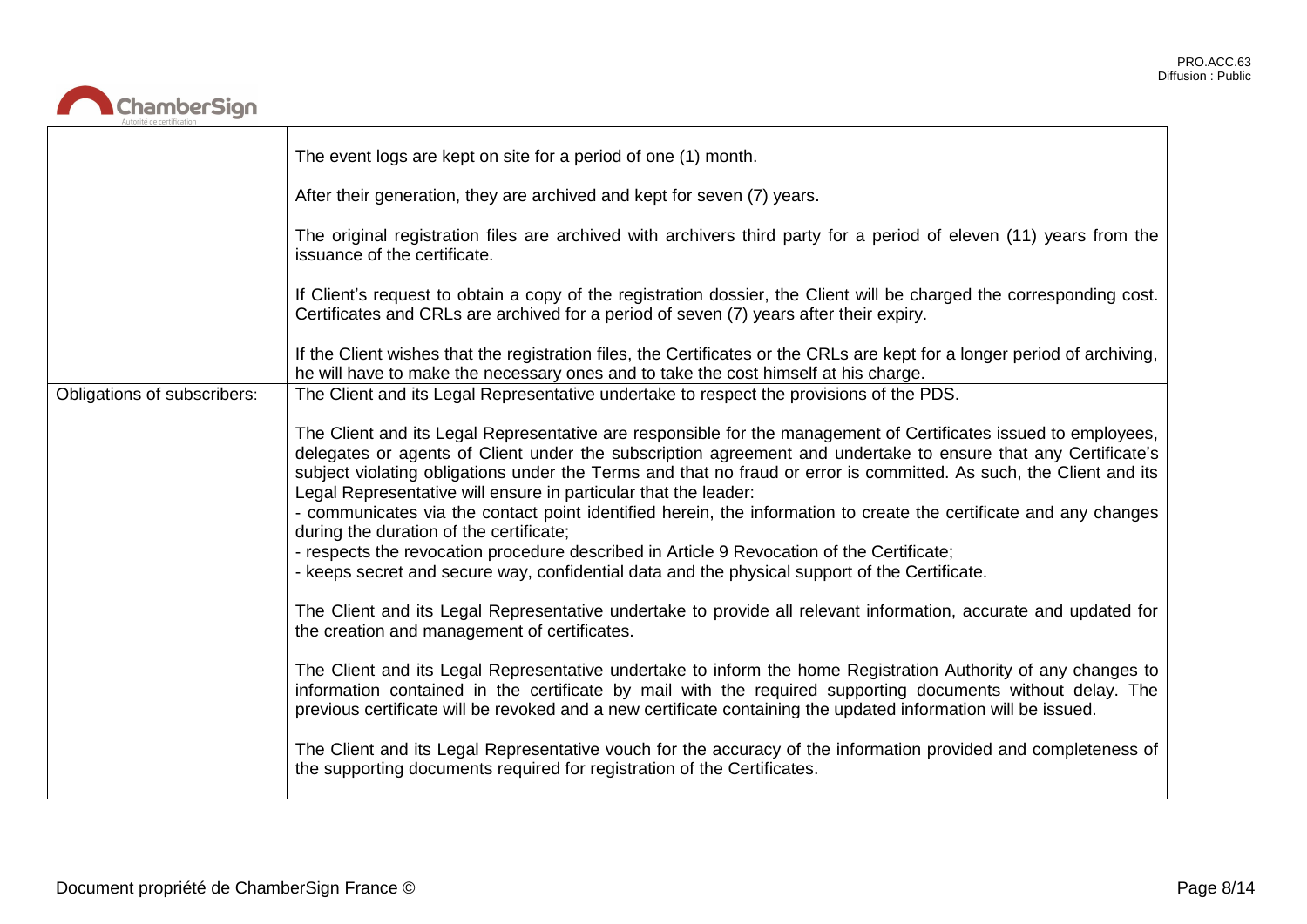

|                                                                  | The Client and its Legal Representative recognize and accept that the information provided thereunder are kept<br>and used by ChamberSign France to manage certificates as provided by law and in particular those relating to the<br>protection of personal data.<br>The Client and its Legal Representative acknowledge being informed of the conditions of installation of<br>Certificates ChamberSign France.<br>In particular, the certificate is the subject of a tutorial available on the website of ChamberSign France.<br>The Client and its Legal Representative choose hardware and software offering security in line with their<br>requirements for the installation and protection of Certificates and physical media.                                                                                                                                                                                                                                                                          |
|------------------------------------------------------------------|----------------------------------------------------------------------------------------------------------------------------------------------------------------------------------------------------------------------------------------------------------------------------------------------------------------------------------------------------------------------------------------------------------------------------------------------------------------------------------------------------------------------------------------------------------------------------------------------------------------------------------------------------------------------------------------------------------------------------------------------------------------------------------------------------------------------------------------------------------------------------------------------------------------------------------------------------------------------------------------------------------------|
| Certificate status checking<br>obligations of relying parties:   | Acceptors certificates must verify the non-revocation of the certificates on which they will base their confidence.<br>This verification is done by checking the CRL available via the website ChamberSign France, or by querying<br>certificate status online service (OCSP) that incorporates a response "revoked certificate" from the date of end of<br>life certifiat. The revoked certificates are still present in the CRL even after their original expiration date. The<br>service is available 24 hours / 24 and 7 days / 7 via the website ChamberSign France. The maximum duration of<br>downtime per interruption (failure or maintenance) of the information based on the status of certificates is 4 hours.<br>The maximum total duration of downtime per month of the information function on certificate status is 16 hours.<br>The maximum response time of the OCSP service received a query on the status of a certificate is 10 seconds<br>from the receipt of the request by the server. |
| Limited warranty and<br>disclaimer / Limitation of<br>liability: | ChamberSign France is responsible for the compliance of its Certificate Policy, the requirements issued by the<br>model of CPS.<br>ChamberSign France assumes any harmful consequences resulting from non-compliance with its Certificate<br>Policy by itself or one of its components.<br>ChamberSign France acknowledges liability in case of proven misconduct or negligence of itself or one of its<br>components, whatever their nature and severity, which would result in reading, alteration or misuse of personal<br>data subjects for fraudulent purposes, these data are contained in transit or in the Certificates management<br>applications.                                                                                                                                                                                                                                                                                                                                                    |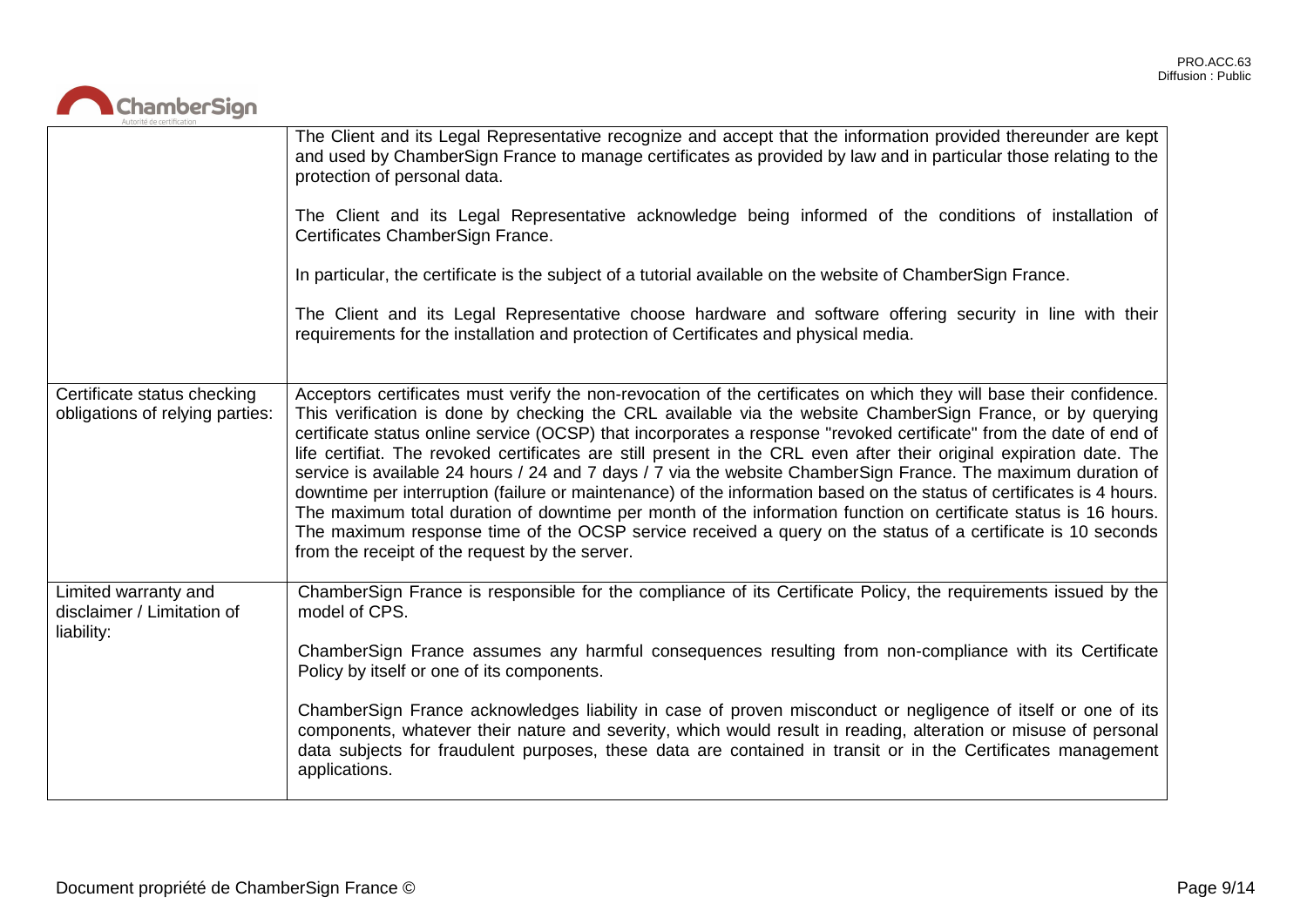

ChamberSign France is responsible for maintaining the security level of the technical infrastructure on which it relies to provide its services.

ChamberSign France can not be held liable for damage caused by use of the Certificate beyond the limits of the authorized use.

Responsibility of ChamberSign France can not be held liable for inaccurate information due to false declarations, false documents or no information of changes in the situation of the Subject, the Legal Representative, or natural person mandated to represent the subject when creating or valid certificate, which the false declaration, false documents or the omission is intentional or not.

ChamberSign France assumes no obligation or responsibility for the consequences of delays in transmission, alteration, errors or loss of any email, letter or document, signed or otherwise authenticated.

ChamberSign France does not in any way be held responsible for the contents of files or transactions signed or authenticated using the certificate, the Client and the subject is only vis-a-vis third parties responsible for the content of these shipments.

ChamberSign France will in no case liable for indirect damage such as, for example, any financial or commercial loss, loss of income or operating, finding their origin or resulting subscription or inherent in the use of certificates issued by ChamberSign France.

ChamberSign France assumes no obligation or liability for the use by the Holder of a Certificate not in accordance with the PDS, especially regarding the validity of control procedures certificate during a transaction.

Otherwise, ChamberSign France can not be responsible for phenomena related to normal wear of computer media, including the deterioration of the information given on the said media due to the influence of magnetic fields.

ChamberSign France can not be held liable for such damage related to a disruption or malfunction of services and applications for Certificates User.

If the Legal Representative has acquired one or more physical media, ChamberSign France is responsible only for their physical deliverance.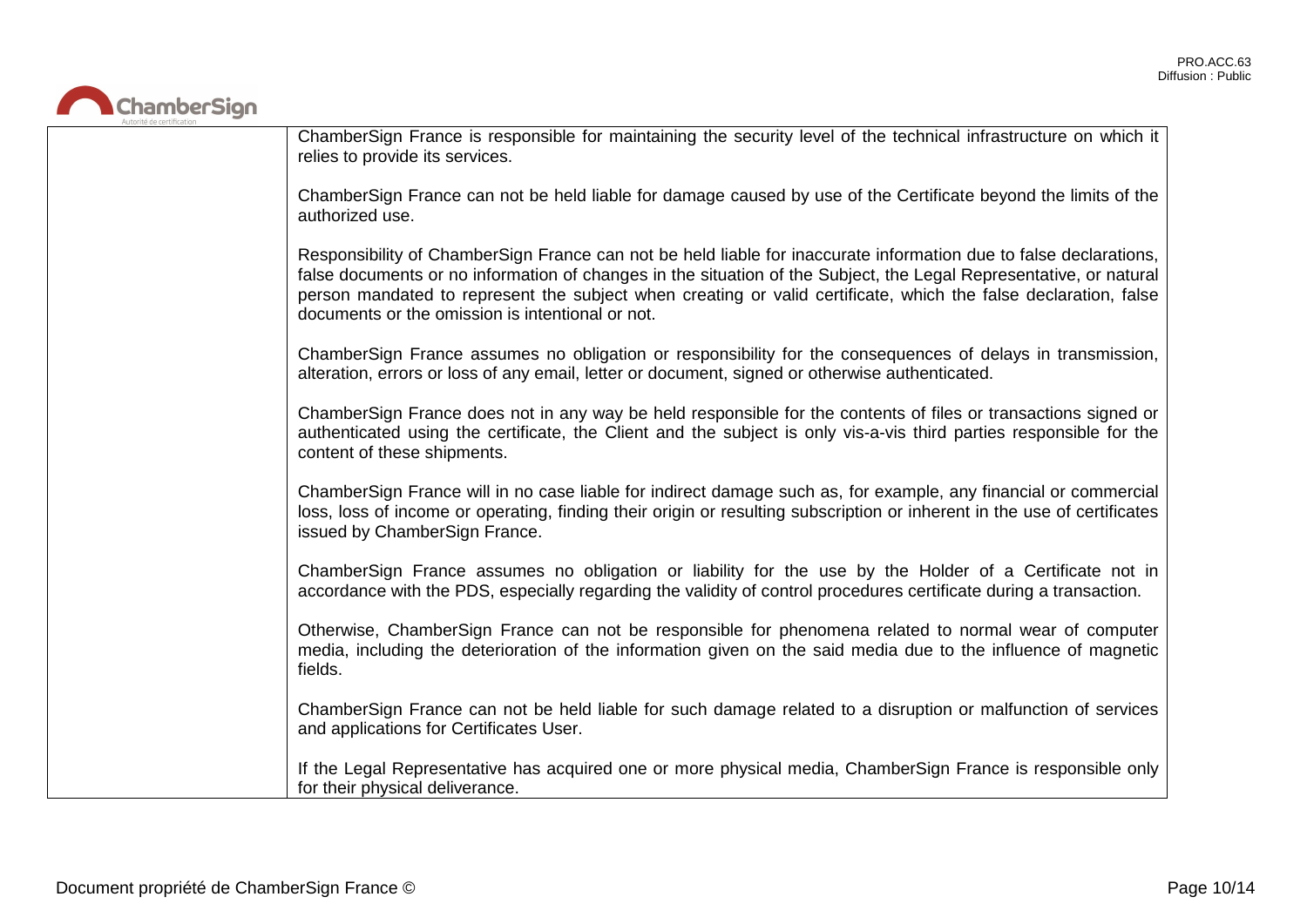

|                                                       | Due to the constant evolution of technology and levels of security attached to the standards in force in case of<br>malfunction of the physical media or its associated driver software, the Client must request revocation of the<br>Certificate. |
|-------------------------------------------------------|----------------------------------------------------------------------------------------------------------------------------------------------------------------------------------------------------------------------------------------------------|
|                                                       | ChamberSign France can not be responsible for the use of subject Private Key, who has personal responsibility.<br>Any damage related to the Compromise of the Private Key is the Client.                                                           |
|                                                       | ChamberSign France can not be held liable due to illicit use of the Certificate once the Client, the Legal<br>Representative, the Certification Agent or the subject has not made a revocation request in accordance with the<br>Terms.            |
| Applicable agreements, SPC,<br>PO Box:                | The applicable certification policy is published at the following address:<br>https://pc.chambersign.fr/ca3/ChamberSign_France_CA3_Qualified_eID.pdf                                                                                               |
| Privacy policy:                                       | See Appendix 1                                                                                                                                                                                                                                     |
| Refund policy:                                        | ChamberSign France has subscribed for all of the physical, material and immaterial arising from its business<br>insurance covering the consequences of professional liability.                                                                     |
|                                                       | Under the insurance contract by ChamberSign France, and the limits and conditions of this contract, the subject<br>will benefit from the replacement of lost or stolen certificate.                                                                |
| Applicable law, complaints and<br>dispute resolution: | In case of difficulty of any kind and before any legal proceedings, the parties undertake to implement a<br>conciliation procedure.                                                                                                                |
|                                                       | The parties agree to meet at the initiative of either party within eight days from receipt of the letter requesting<br>conciliation meeting.                                                                                                       |
|                                                       | The agenda is set by the party that takes the initiative of reconciliation. The decisions, if adopted by mutual<br>agreement, guaranteed.                                                                                                          |
|                                                       | This clause is legally independent of this Agreement. It continues to apply despite the possible invalidity,<br>resolution, termination or extinction of these contractual relationships.                                                          |
|                                                       | Otherwise, jurisdiction is assigned to the French courts.                                                                                                                                                                                          |
|                                                       | These Terms are governed by French law.                                                                                                                                                                                                            |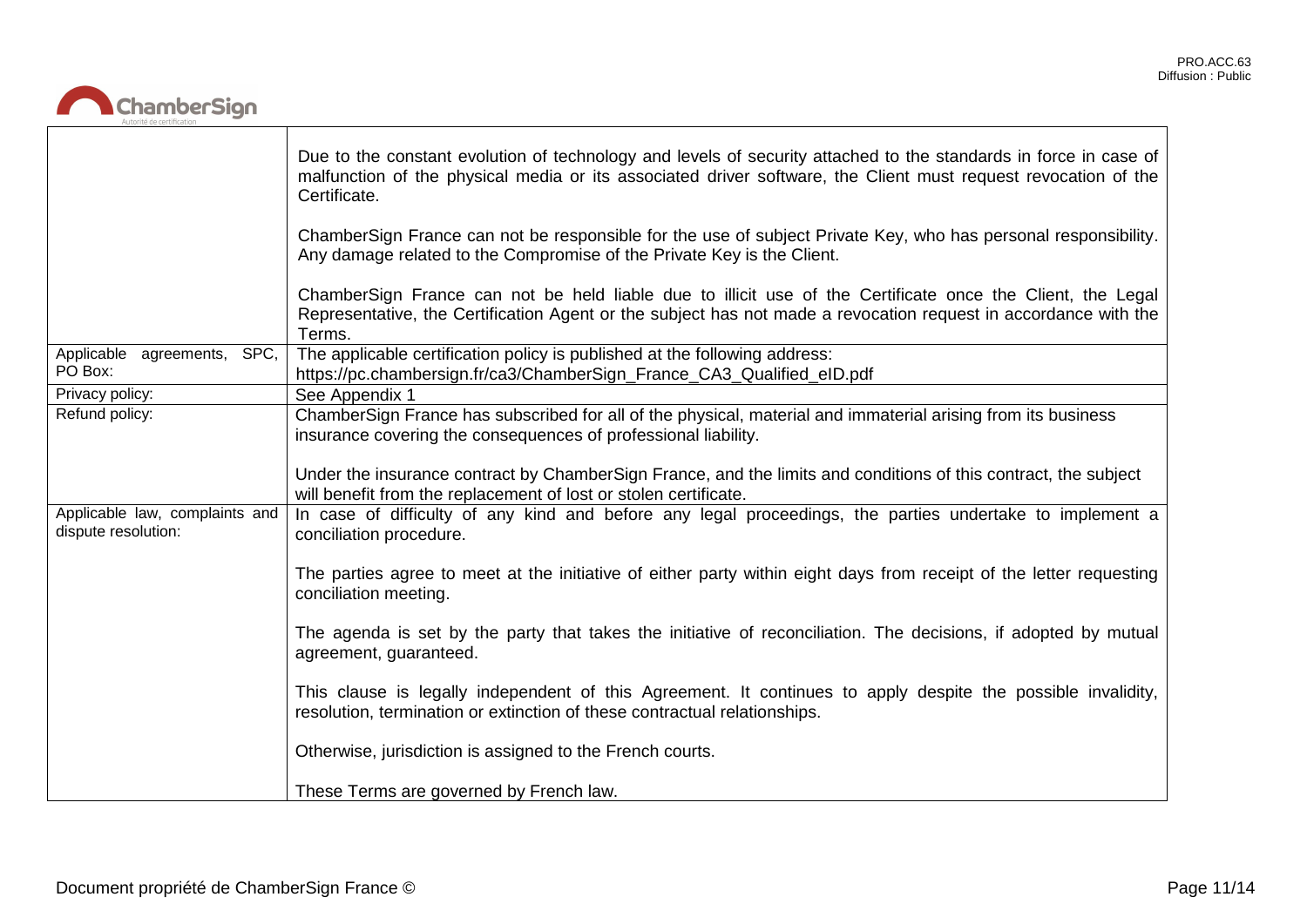

|                                 | This is so for the substantive rules and the rules of form and this, notwithstanding the places of performance of<br>the substantive or accessory obligations. |  |  |  |
|---------------------------------|----------------------------------------------------------------------------------------------------------------------------------------------------------------|--|--|--|
| TSP and repository<br>licenses, | Certificates issued qualified eIDAS. The root certificate of the PKI be downloaded from the website ChamberSign.                                               |  |  |  |
| trust marks and audit:          | The user can check the fingerprint of the root certificate on the https://www.keymanagement.chambersign.fr                                                     |  |  |  |
|                                 | secure site or by contacting ChamberSign France by phone.                                                                                                      |  |  |  |
|                                 | points are: http://crl.chambersign.fr/ca3/ChamberSign_France_CA3_Qualified_eID.crl<br><b>CRL</b><br>publishing                                                 |  |  |  |
|                                 | http://crl.chambersign.tm.fr/ca3/ChamberSign_France_CA3_Qualified_eID.crl                                                                                      |  |  |  |
|                                 | address:<br>following<br>CA.<br>certificate<br>downloaded<br>The .<br>the.<br>be<br>can                                                                        |  |  |  |
|                                 | https://pc.chambersign.fr/ca3/ChamberSign_France_CA3_Qualified_eID.cer                                                                                         |  |  |  |
|                                 | <b>OCSP</b><br>http://ocsp-<br>The .<br>responders<br>accessed<br>at:<br>be<br>can                                                                             |  |  |  |
|                                 | ca3.chambersign.fr/ChamberSign_France_CA3_Qualified_eID<br>$ocsp-ca3.$<br>http:                                                                                |  |  |  |
|                                 | chambersign.tm.fr/ChamberSign_France_CA3_Qualified_eID                                                                                                         |  |  |  |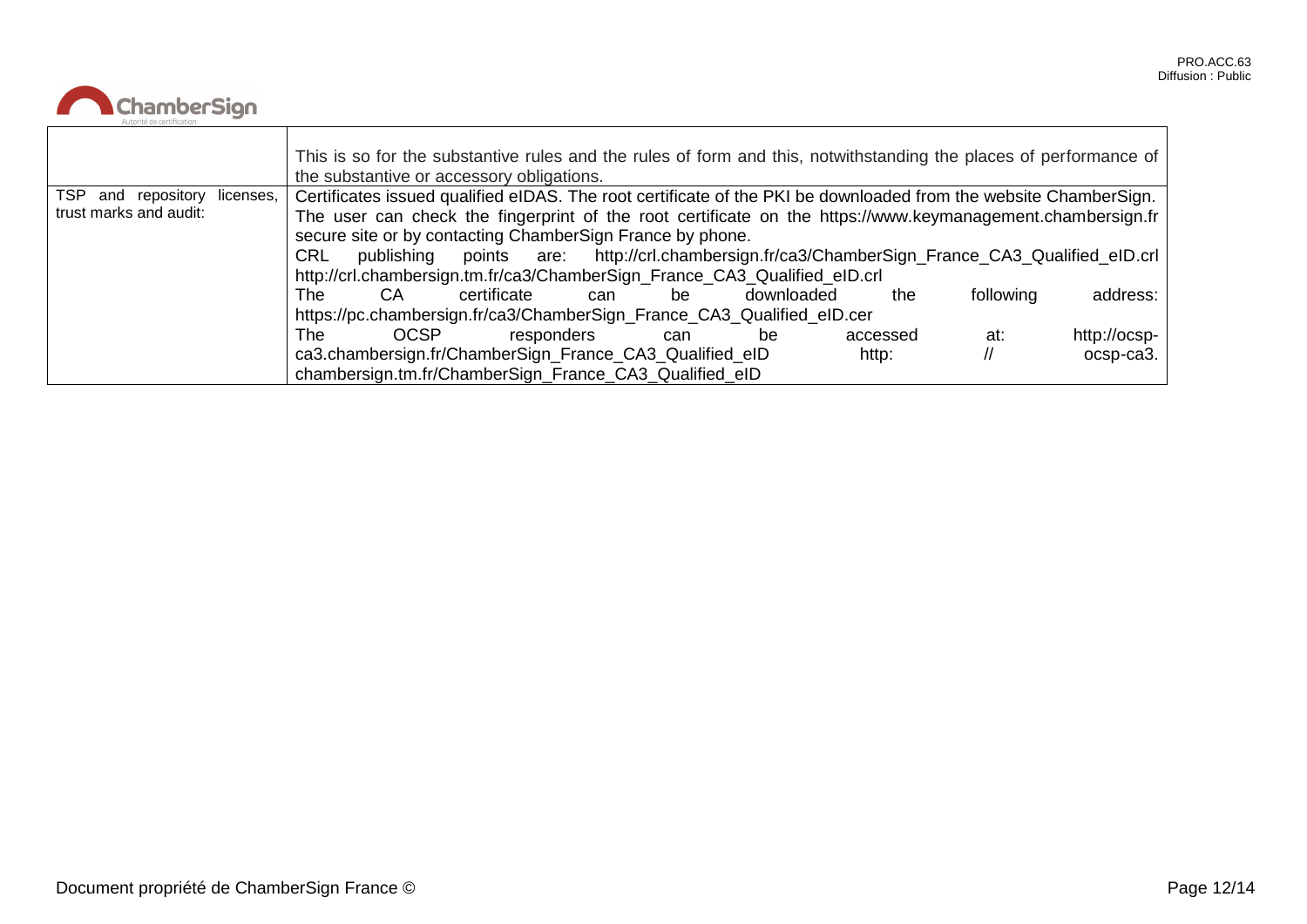

## *1.1.APPENDIX 1. PROTECTION OF PERSONAL DATA*

# **1. PERSONAL DATA**

### *1.2.1.1 PROCESSING OF PERSONAL DATA*

1. Personal data collected by ChamberSign France for the purpose of the issuing and preservation of the certificates will only be processed for the purposes for which they were collected.

2. ChamberSign France declares and warrants that the personal data collected in the context of the present conditions as well as the treatments for which it is responsible or, as the case may be, as a subcontractor, are processed in accordance with the provisions of Law no. 78-17 of 6 January 1978 relating to data, the files and freedoms (amended by the law N ° 2018-493 of June 20, 2018 relating to data, files and freedoms and various provisions concerning the protection of personal data) and Regulation (EU) 2016/679 of the European Parliament and of the Council of 27 April 2016 on the protection of personal data natural persons with regard to the processing of personal data and the free movement of such data and repealing Directive 95/46 / EC.

3. The Customer, the Legal Representative, the Agent of Certification and the Subject are informed that in accordance with the regulation in force, ChamberSign France, as a data processor, or according to the case, the subcontractor, implements a processing of personal data concerning them with the following conditions:

- the provision of certification services by ChamberSign France;

- the management of the access and the operation of the certification services provided by ChamberSign France;

- identification of the Subject;

- authentication of the Subject;

- the issuance, preservation, renewal and revocation of the Certificates and the keys pairs;

- compilation of statistics and the measurement of quality and the satisfaction of the certification services provided by ChamberSign France.

4. The collected data are mandatory. Otherwise, ChamberSign France will be able to provide the certification services.

5. ChamberSign France ensures the confidentiality and the security of data collected within the framework of the present ones. Nevertheless, the data contained in the Certificate are by nature public.

6. The data processed by ChamberSign France are not transferred outside the European Union.

7. The collected data are only intended for the authorized services of ChamberSign France. These data could be transmitted to the technical operator of ChamberSign France, which respects the same policy of confidentiality as ChamberSign France. The data are hereby preserved for the duration of the article 22.

8. The Legal Representative, the Certification Agent and the Subject are informed by these general conditions of use that they have a right of access, rectification, deletion, limitation of